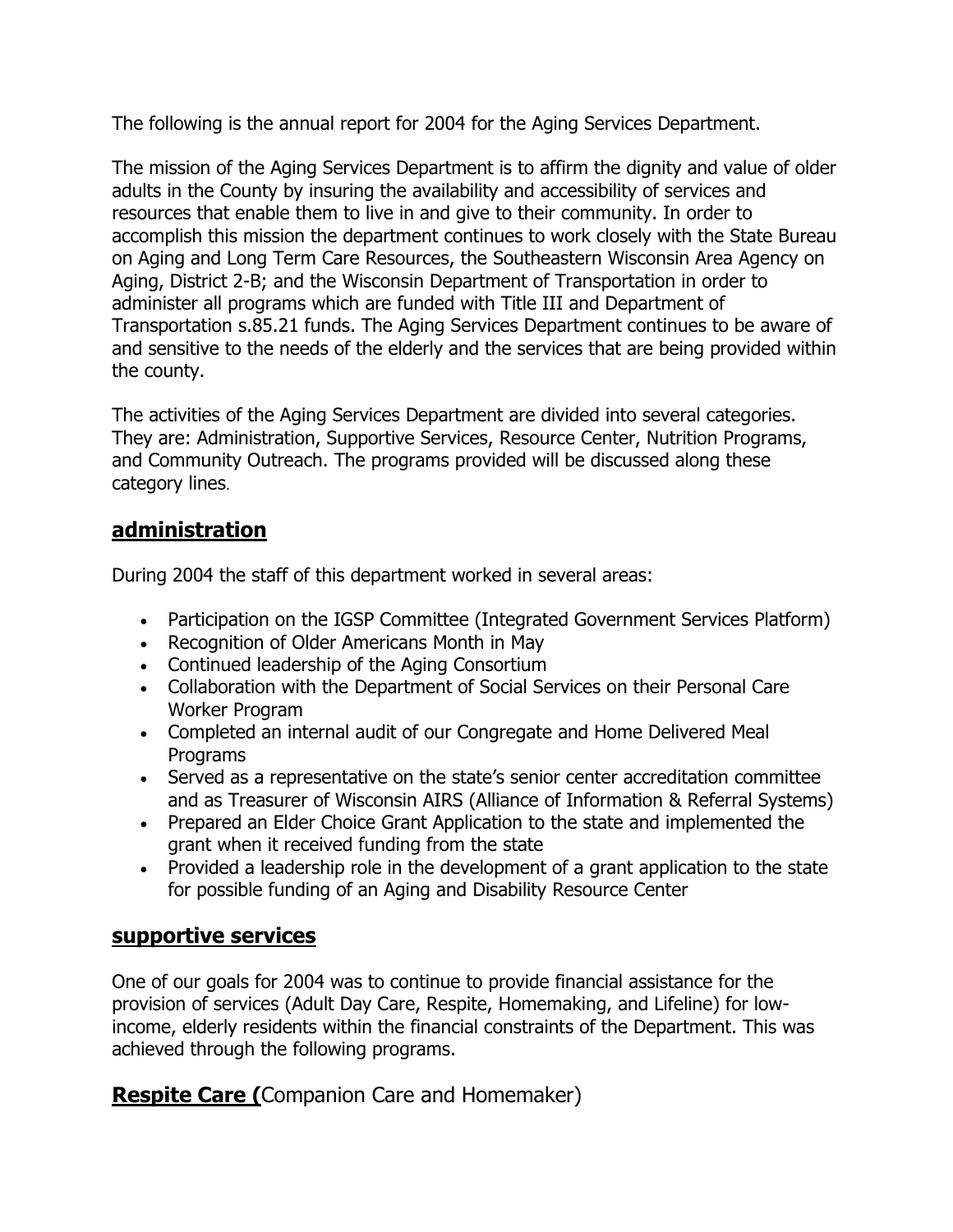This program provides respite and/or homemaking services to the families of victims of Alzheimer's disease or other dementia. In addition, we are able to provide respite and homemaking services to frail elderly individuals or their families. The respite and homemaker service was provided by contract with Horizon Home Care and Hospice. We also entered into a contract with Comfort Keepers to provide companion/homemaker services for several individuals. Homemaking services were provided every two weeks.

#### **Units of Service Provided:** 1094 hours **People Served:** 22

# **Adult Day Care:**

The Commission on Aging continues its long-term commitment to the provision of Adult Day Care services in Ozaukee County. In 2004 we continued our contract with Lakefield Adult Day Center in Grafton. Adult Day Centers provide day care services to individuals in need of supervision and activities during the day. These programs assist families who need respite or other supervision for family members so that they can continue to work. It also aids families in providing the caregiver with some time during which they can accomplish some tasks which need to be done, even providing them with much needed rest.

#### **Units of Service:** 272 days **People Served:** 10

# **Lifeline:**

The Aging Services Department continues to assist in funding the Lifeline Program, which is operated by Lifeline Systems out of Denver, Colorado. Lifeline is a personal emergency communicator that puts an individual in immediate contact with an emergency responder. There is a fee for installation and a monthly fee that covers operating expenses. For some older people, the monthly rental fee has been more than they could afford.

#### **Units of Service**: 92 months **People Served:** 9

# **Out of County Transportation:**

This department continues to provide an out of county transportation program for Ozaukee County residents 60 and over and for those persons who are physically or developmentally disabled. In an effort to control costs in this program the Commission on Aging agreed to limit our out of county service to those persons who were confined to a wheelchair and needed to travel out of county for medical services not provided within the county. Other ambulatory individuals were referred to Interfaith Caregivers for transportation provided by volunteers and we continued our contract with G & G Enterprises to provide the wheelchair service. Interfaith Caregivers received a small grant from the Commission in order to recruit and reimburse volunteers for their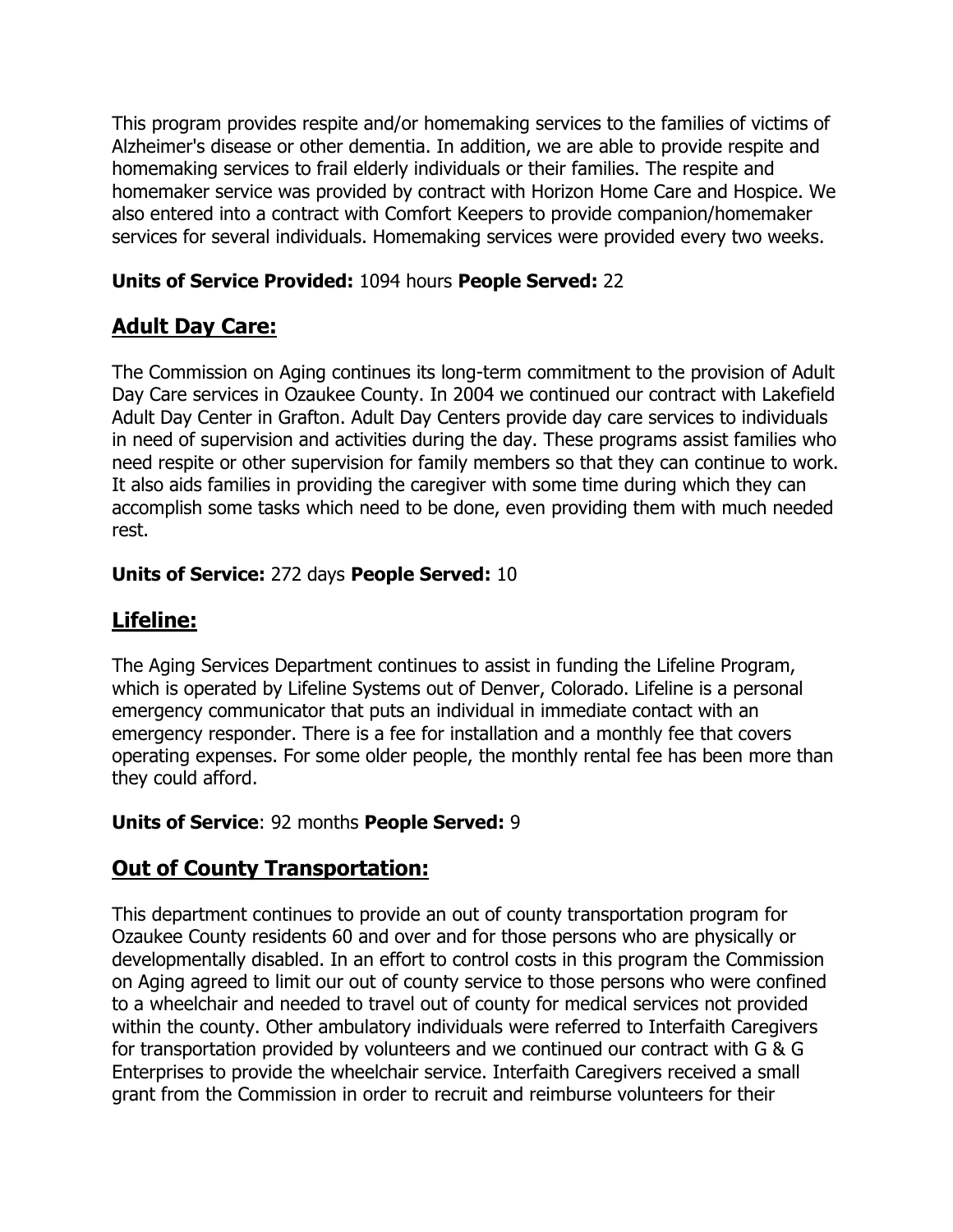mileage. Out of county trips continue to be provided to treatment facilities in Milwaukee and Sheboygan Counties for specialized medical care. One staff person spends approximately 5% of her time on this program. In 2004 the out of county transportation program served 20 persons, providing 364 hours of service. 351 one-way out of county trips were made in 2004 for medical purposes. Interfaith volunteers provided 204 out of county trips to 33 clients.

#### **resource center**

Goals for 2004 included 1) the continuation of assistance to elderly residents who have concerns about health insurance and other public benefits, including prescription drug costs and 2) the continuation of providing outreach, educational information, and assistance to the public regarding long-term care and other issues of concern to the elderly population. In addition, in late 2004 staff, in collaboration with other county staff, developed a grant application submitted to the state Department of Health & Family Services for possible funding for a resource center.

The following programs met these goals.

### **Information and Assistance:**

**Information and Assistance and Outreach** is a fundamental component of any resource center. Access to information is vital for individuals concerned about long term care issues. The Aging Services Department is responsible for all intake for services and information that relate to older adults. Also, staff continue to assist older adults and physically disabled persons under the age of 60 with the completion of COP (Community Options Program) applications. Again this year this program has seen an increase in the amount of service provided, utilizing the efforts of two staff persons. From 2003 to 2004 there has been a 27.4% increase in the number of people served and a 17.1% increase in contacts. As our community continues to age the provision of information and assistance becomes increasingly important. Remaining independent in the community is the goal of all older adults and assistance is often necessary in order to achieve this. Aging Services Department staff meet with older adults and their families to help sort through the choices available. The process involves assessing what the individual can and cannot do, what family supports are on hand, and what community services or agencies can be called on for assistance. This review includes a look at the person's financial resources followed by appropriate referrals for funding if necessary. We continue to see a steady increase in the numbers of people calling for information, for which we provide some sort of assistance or referral. During this past year, staff have often been overwhelmed with the number of requests for service. We also provide outreach to individuals and community groups who request information/services. The staff utilizes a database program designed specifically for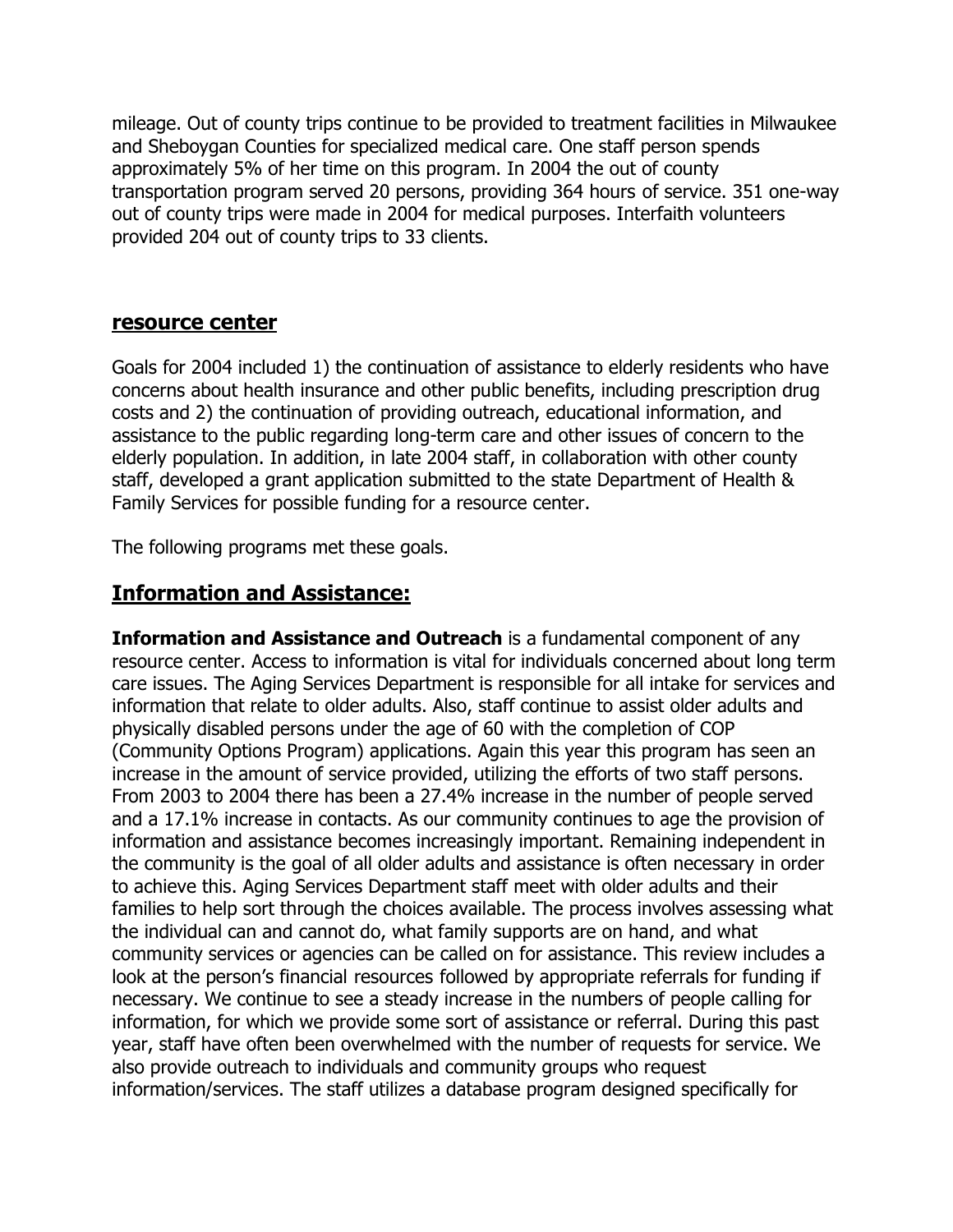intake purposes. This program, called BEACON, coordinates with the SAMS database that we are using and eliminates double data entry. In 2004, we had 2104 **contacts for Information and Assistance, serving 1545 unduplicated persons.**

# **Benefit Specialist:**

The purpose of the Benefit Specialist Program is to provide broad access to benefits, entitlements and legal rights to older persons. This program promotes and preserves the autonomy, dignity, independence and financial security of older persons. We continue to have 1.05 FTE's (Full time equivalents) in staff allocated to this program. The issues that the Benefit Specialist handles include Medicare supplements, Medicaid, Medicare, Other Insurance, Financial and Housing Issues, Community services and long term care. In addition to the workshops conducted in regard to the above insurance issues we continued to conduct other educational workshops in the community around Medicare issues and other health benefits. The Benefit Specialist also advocates for the elderly in medical payment disputes, either by encouraging the provider (physician, etc.) to accept assignment (Medicare payment) or to lower their bill, or by appealing Medicare denials. In addition, both the Information and Assistance Specialists and the Benefit Specialist continue to assist individuals with their renewal for the Senior Care program (Wisconsin's prescription drug program).

#### **Units of Service:** 1992 hours. **People Served:** 192

# **nutrition programs**

A stated goal for 2004 was to continue to assess the effectiveness and efficiency of the nine senior dining centers located throughout the county. We also continued our participation in the Senior Farmers' Market Program. Because of cutbacks at the state and federal level the number of vouchers we received for 2004 was decreased and we were only able to offer vouchers to 125 persons, with many others waiting for possible vouchers. These vouchers enable the older adult to purchase Wisconsin grown produce.

In addition, in 2004 we, along with Waukesha and Washington Counties, received a grant from the federal Administration on Aging to provide a program called Steps to Healthy Aging. This was a 12-week program of education and exercise designed to increase the awareness of the older adult population about the healthy effects of walking and proper nutrition. 47 older adults from Ozaukee County participated and walked 4987 miles over the 12 week period!

# **Congregate Meals:**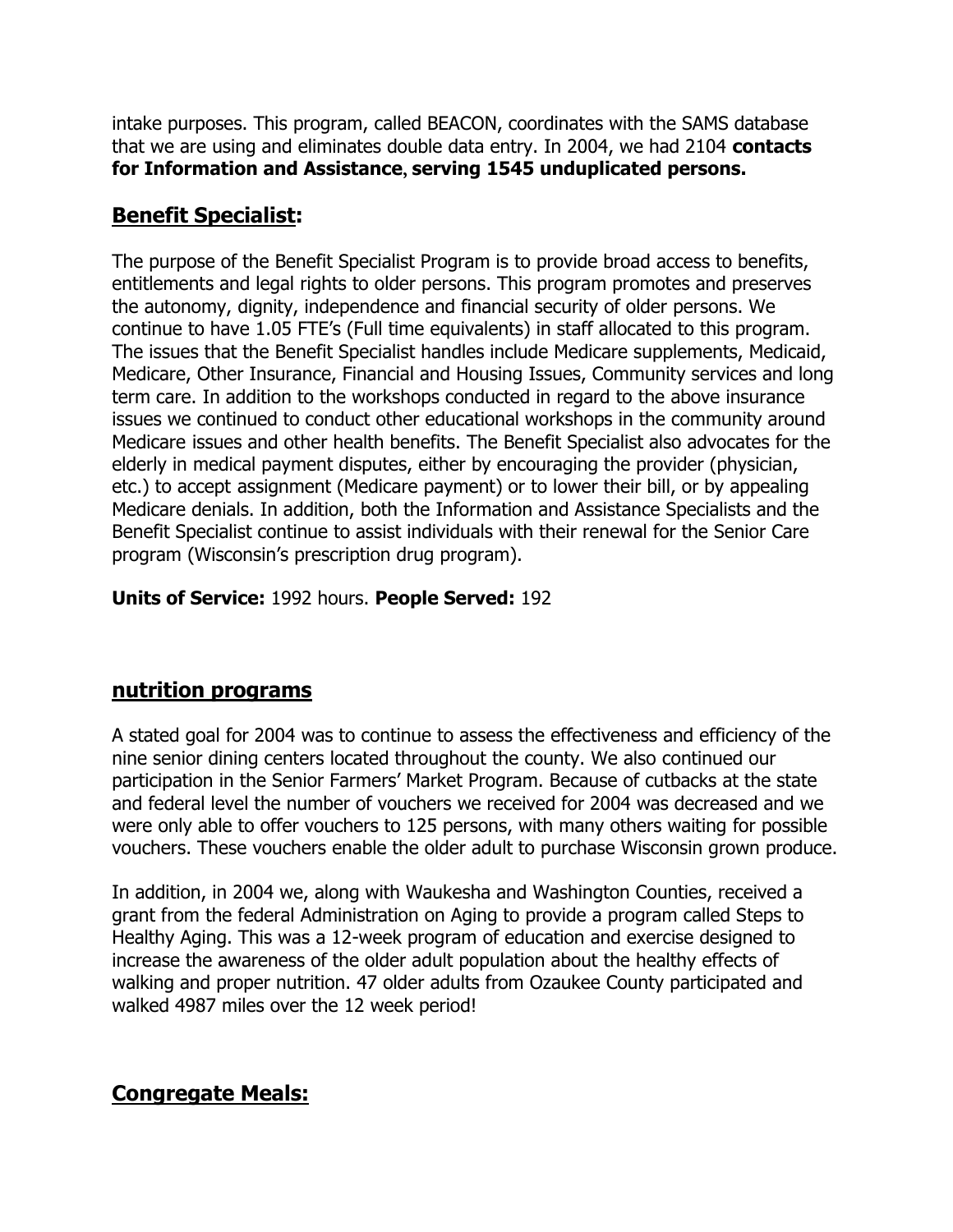This program provides older persons, 60 years of age and older, the opportunity to eat at least one hot nutritious meal a day and to meet socially while continuing to live independently in their own home. During 2004 we continued to examine the participation level at our dining centers in relation to their cost. Due to this examination a decision was made at the end of 2004 to change the organization of a dining center at a local apartment complex for seniors. Instead of having a county employee supervise this site, the apartment manager will supervise this site, with the assistance of volunteers, in 2005. This program continued to utilize one-half of a staff person's time, four site managers who worked 20 hours a week, and two site managers who worked 10 hours per week. In addition we have several substitute site managers available to work when the regular site manager is unable to do so. Our contract with the Ozaukee County Sheriff's Department for the preparation of meals continued in 2004.

#### **Units of Service:** 22164 meals **People Served:** 586

### **Home Delivered Meals:**

A hot nutritious meal is delivered to the homebound, age 60 and over, who are unable to cook for themselves and who have no other resources to obtain a meal. Meals are delivered Monday through Friday, excluding holidays. Frozen meals are available for persons who need them, either over holidays or weekends. Meals continue to be delivered throughout the county at noon from four of our meal sites. The Home Delivered Meals program utilizes one-half of a staff person's time and three part-time drivers. The drivers pick up the food at the jail and deliver it to the meal centers. After the driver has delivered the food to the centers he delivers meals to the homebound in the northern part of the county  $-$  an area where we do not have any volunteer drivers. Due to an increasing number of people utilizing this program, all centers now have two routes established for delivery of meals. Fortunately, we have wonderful volunteers so that we are able to split routes in this manner so that no one route becomes too long. We will continue to see growth in the Home Delivered Meal Program due to the number of older adults trying to maintain their independence in the community. This program is now serving more meals than our Congregate Meal Program. Again this past year we offered a home delivered meal for Thanksgiving in conjunction with Nisleit's Restaurant in Port Washington. We asked county employees to volunteer to deliver this meal and we had a tremendous response. Five volunteers delivered a Thanksgiving meal to 28 participants.

#### **Units of Service:** 23049 meals **People Served:** 285

#### **community outreach**

This is an area where we continue to provide education and information to the general public.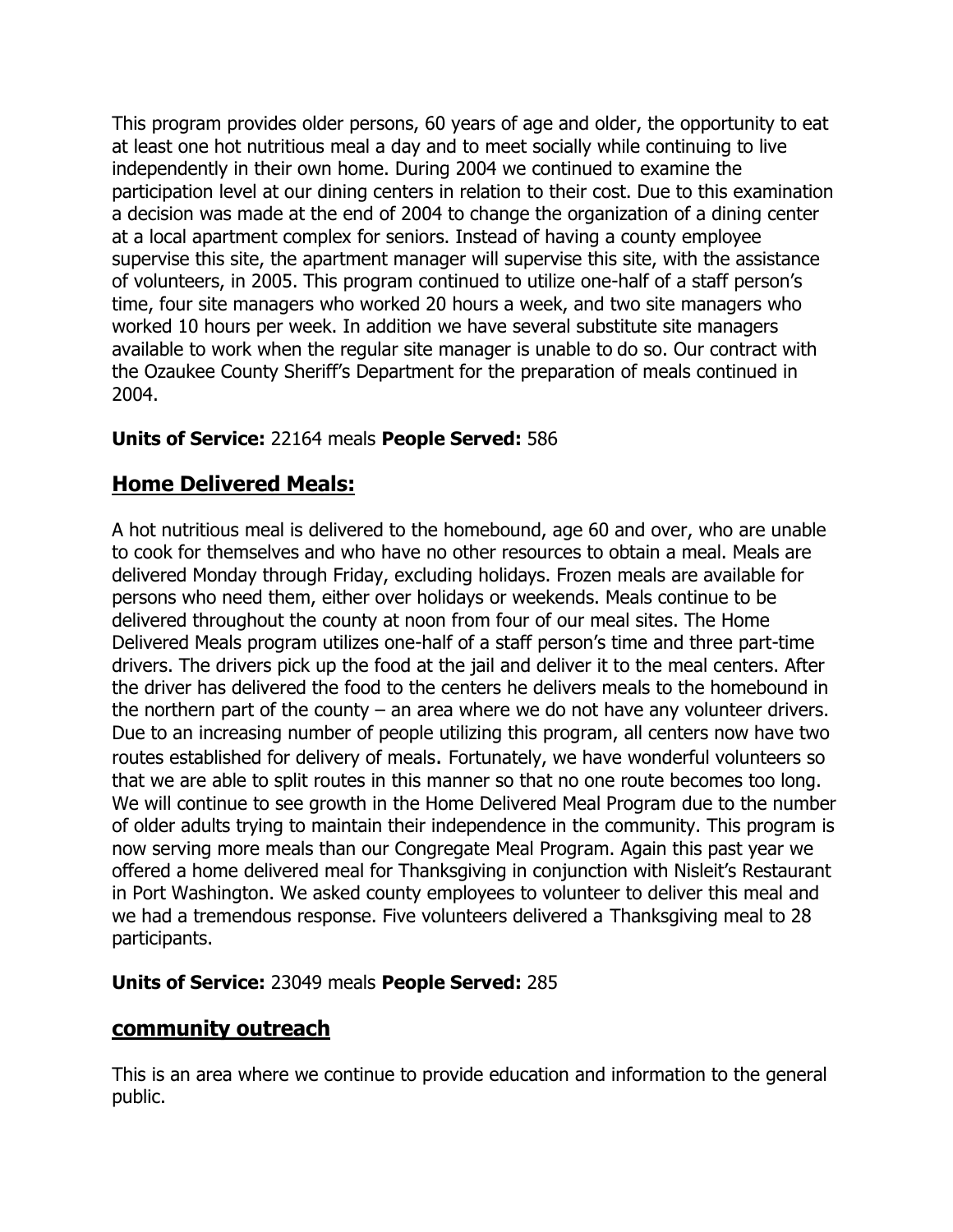# **Facts for Seniors:**

A very informative newsletter was mailed to approximately 10,500 senior households in Ozaukee County four times during 2004. Some very dedicated seniors volunteered to come to the office and assist our staff in readying the newsletter for mailing. Their assistance was a gratefully accepted and lessened the burden on the staff. We also were able to receive some donations toward the cost of printing and mailing the newsletter.

### **Volunteer Programs:**

The Aging Services Department continues to rely on volunteers to assist us in providing some of our programs, particularly congregate and home delivered meals, in addition to the newsletter. The volunteers we do utilize donate their time and energy without any financial reimbursement from this office. In 2004, 290 persons served as volunteers, providing 6007 hours of service to 871 seniors (10,853 including the newsletter) within the county. The need for volunteers continues to increase and the recruitment of enough volunteers to meet the requests of older adults continues to be a major concern for us.

# **Education:**

As stated previously, we continue to offer programs on Medicare, health insurance, other health related areas, and retirement planning. We also continued offering the "Powerful Tools for Caregivers" educational series in cooperation with staff from the UW-Extension. In recognition of Older Americans' Month we offered an educational workshop and ended with an upbeat celebration. In November we offered our annual "thank you" program for Caregivers. In addition, we continued to provide a leadership role in planning for the Annual Senior Conference – attended by 116 seniors. These programs continue to be well attended and well received.

# **ozaukee county aging services department**

### **ozaukee county commission on aging**

- Fred Kaul, Chairman
- Ed Adams
- Karen Broman
- Joan Groh
- Alan Kletti
- Rick Nelson
- Margie Fuhr
- Miriam Patton
- Katherine Smith